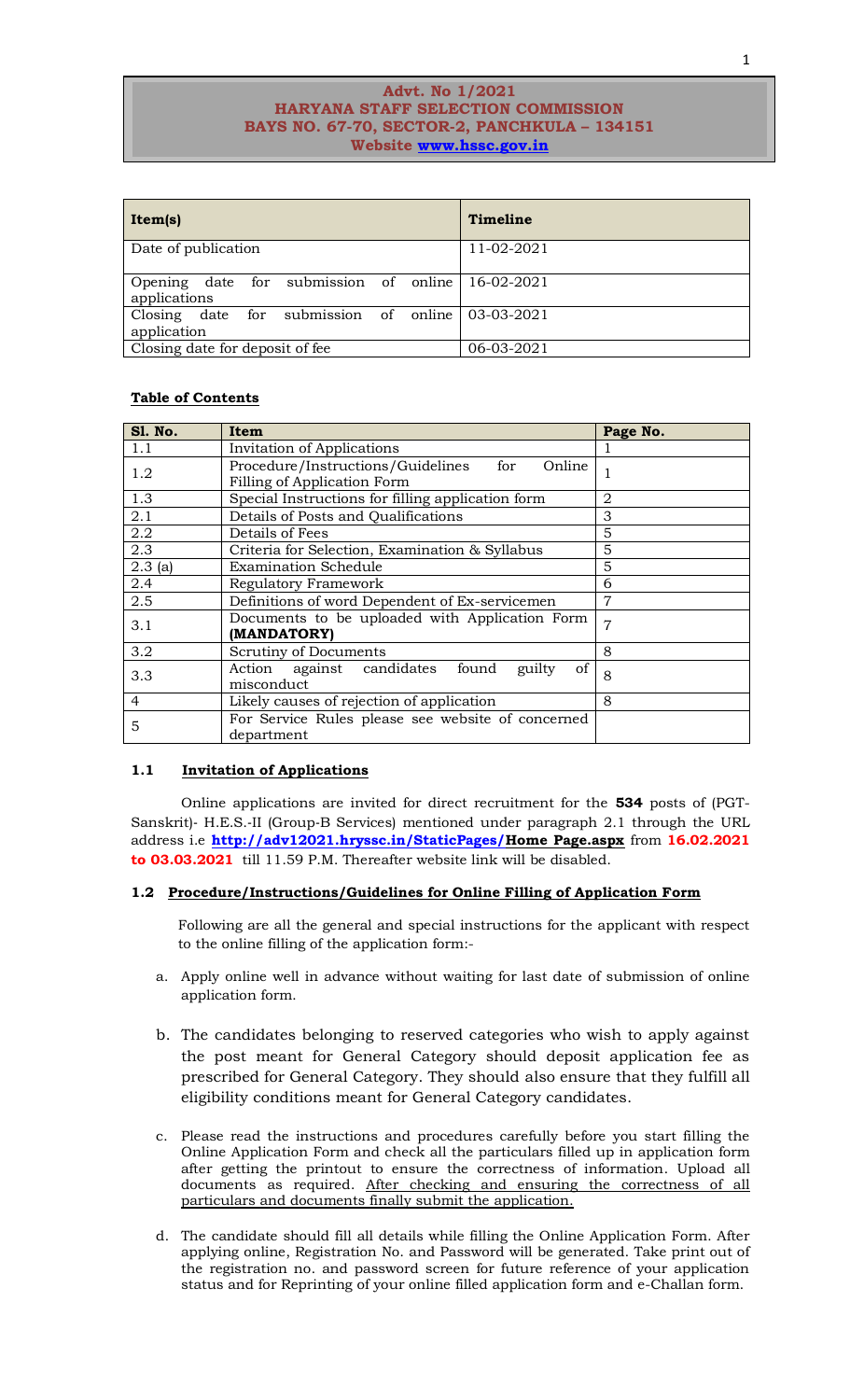- e. After successful submission of application, candidates can again take final print out of application form and e-Challan.
- f. The hard copy of application form along with all uploaded documents must be brought at the time when called upon to do so by Haryana Staff Selection Commission. No documents which has not been uploaded, shall not be entertained.
- g. No request for change of any particular on the application form shall be entertained by the Haryana Staff Selection Commission.
- h. No offline application form or copy of downloaded application form will be accepted by the Haryana Staff Selection Commission.
- The Selection shall be made in accordance with the provisions of Haryana Govt. notification No.523-3GS-70/2068, dated 28.01.1970 and further amended time to time.
- j. Candidates who do not fulfill the qualifications/eligibility conditions on cutoff date,their application shall not be accepted by the online application system. All the Certificates relating to educational qualification/eligibility conditions and Socio-Economic Criteria etc. will be determined with regard to last date fixed to apply online applications also called as closing date i.e. **03-03-2021** as given in the advertisement. No certificate issued after cutoff date shall be considered.
- k. The Commission does not scrutinize the documents and same are checked only at the time of Scrutiny.
- l. If an FIR is lodged/is pending against a candidate, he/she shall not be treated eligible for application, if charges are framed against him/her.

## **Important Note:**

- 1. Candidates are advised to fill their application form carefully such as Name, Father's/Mother's name, Date of Birth and Category, Qualification, marks, obtained passing year, photo, Signature, details & fee, etc. No request for change of any particular on the online application form shall be entertained by the Haryana Staff Selection Commission after submission of application form.
- 2. After final submission of application form, no change will be allowed. Candidate will be responsible for any mistake in the data of application form and fees paid by him/her.
- 3. In case candidate feels that he/she has filled up the form erroneously, he/she should fill up a fresh online application form alongwith fresh requisite fee before closing date.

## **1.3 Special Instructions for filling application form**

- 1. The online application can be filled up using **URL address i.e http://adv12021.hryssc.in/StaticPages/HomePage.aspx.**
- 2. The decision of the Commission in all matters relating to acceptance or rejection of an application, eligibility/suitability of the candidates, mode and criteria for selection etc. will be final and binding on the candidates. No inquiry or correspondence will be entertained in this regard.
- 3. Candidates applying for a post must ensure that they fulfill all the eligibility conditions on the last date of application.

a. If on verification at any stage starting from submitting application form till appointment, it is found that any candidate does not fulfill any of the eligibility condition or it is found that the information furnished is false or incorrect, his/her candidature will be cancelled and he/she will also be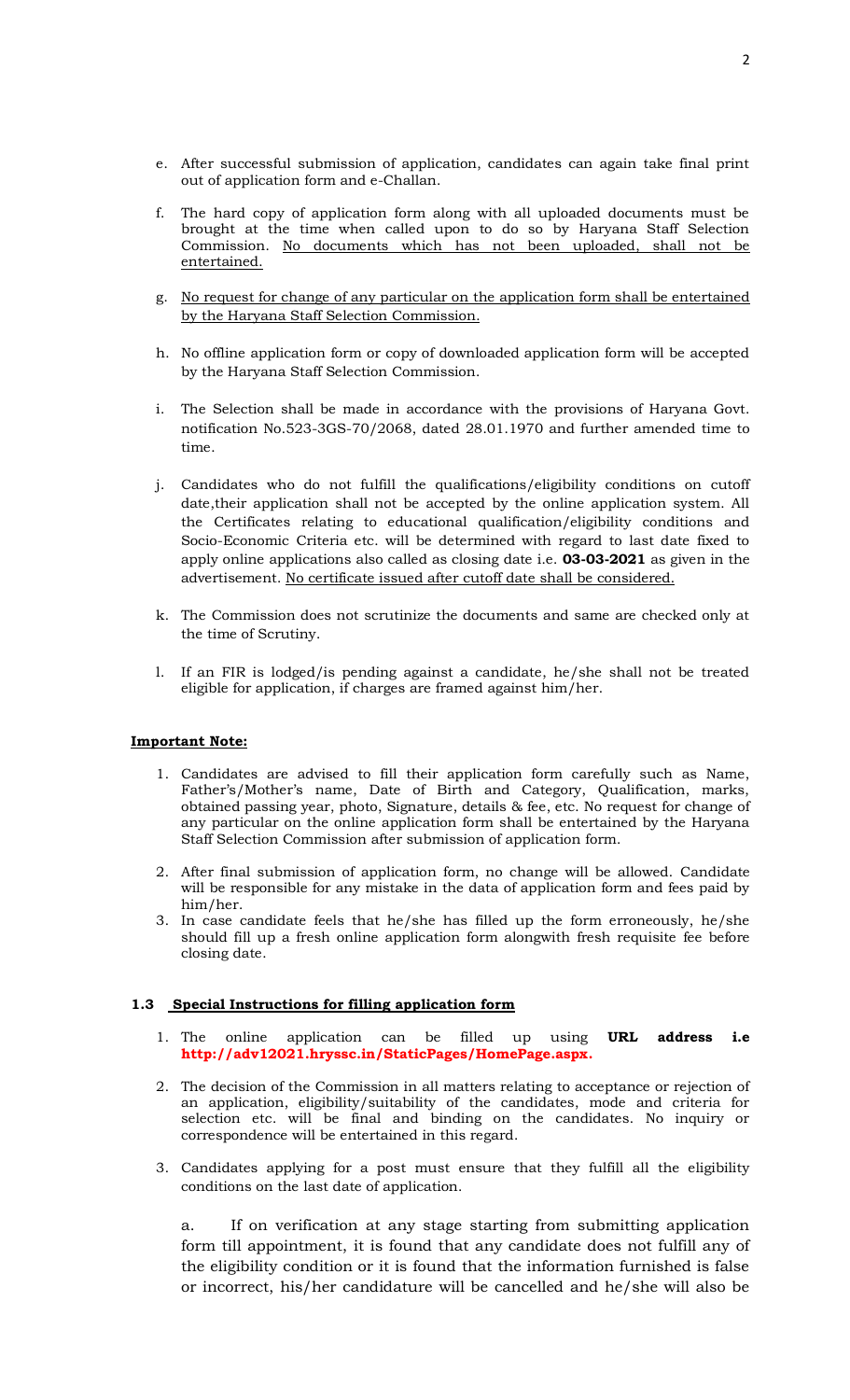liable to be criminally prosecuted. This is irrespective of whether the candidate was benefitted by furnishing the false or incorrect information in his/her application.

# b. **The shortlisting of candidates shall be done on basis of particulars filled in online application form for which he shall have to add/upload supporting documents. In case of variation in two, candidature shall be cancelled.**

- 4. A candidate whether he belongs to General or reserved category viz. SC, BCA, BCB, EWS, ESP, ESM/DESM, DFF or PwD (persons with disabilities) can submit only one online application form under one particular category of post advertised. Submission of more than one application form will automatically lead to rejection of candidature.
- 5. Haryana Staff Selection Commission reserves the right to call any candidate personally along with printed copy of the application form with uploaded documents original certificates and photocopy of self-attested certificates along with Photo, Identity Proof i.e. Identity Card/Driving License/Passport/Voter Card/Pan Card/Aadhaar Card etc.

# **Cat. No. 1. 534 posts of PGT Sanskrit (Rest of Haryana)**

# **2.1 DETAILS OF POST & QUALIFICATIONS**

# **POST GRADUATE TEACHERS (PGT-Sanskrit) H.E.S.II (GROUP-B SERVICES) DEPARTMENT OF SECONDARY EDUCATION, HARYANA**

# **Essential Qualification:**-

- (i) Hindi/Sanskrit as one of the subject in Matriculation or Higher.
- (ii) Certificate of having qualified Haryana Teacher Eligibility Test (HTET)/School Teachers Eligibility Test (STET) of concerned subject.
- (iii) "Good Academic Record" Candidates having 50% marks after taking average of any three examination from  $10<sup>th</sup>/12<sup>th</sup>$  /Graduation/Post Graduation as the case may be. However the candidate must have atleast 50% marks in Post-Graduation except PGT Computer Science and in case of PGT Computer Science, the candidate must have atleast 55% marks in Post Graduation/Graduation as the case may be.
- (iv) "M.A. Sanskrit/Acharya with at least 50% marks and B.Ed./Shiksha Shastri/Language Teachers Course (L.T.C.)/ Oriental Training (O.T.) in Sanskrit from a recognized university or conducted by the Haryana Education Department or an equivalent qualification recognized by Haryana Education Department; and;"
- **Age:** 18-42 years.
- **Pay Scale:** In the pay matrix level-8 (Rs. 47,600-1,51,100).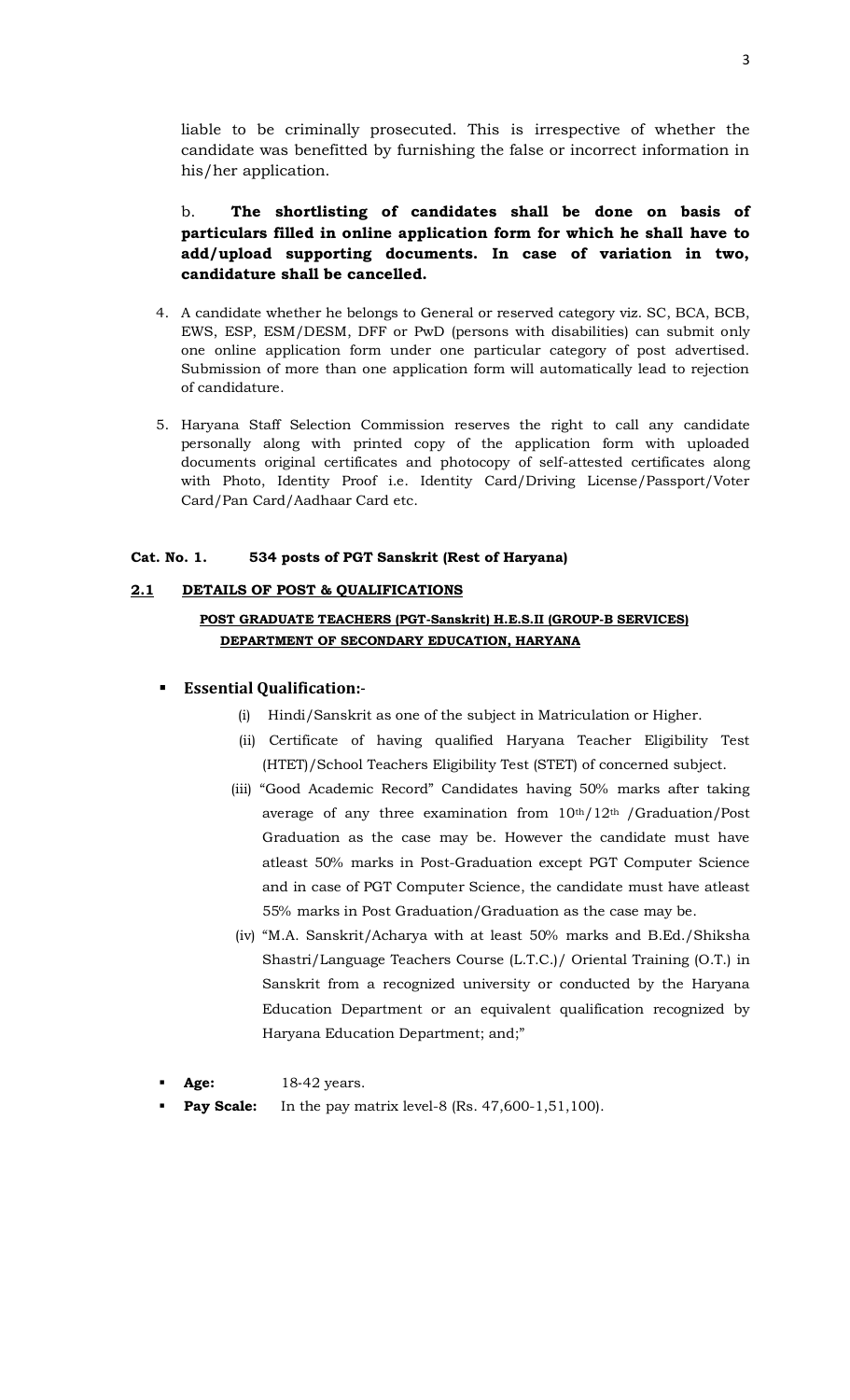# **POSTS (REST OF HARYANA)**

# **Category wise detail of Posts Category No. 1**

| Subject         | Gen | <b>SC</b> | <b>BCA</b> | <b>BCB</b> | <b>EWS</b> | Total | Category wise detail of Fosts Category No. 1<br>ESM (5%) horizontal |    |           |           |     | 3% posts reserved for ESP<br>(Horizontal) |                  | 4% reserved for (PHC Horizontal)<br>(Visual Impaired, Orthopedic<br>Handicap and Deaf & Dumb) |     |           |             |        |
|-----------------|-----|-----------|------------|------------|------------|-------|---------------------------------------------------------------------|----|-----------|-----------|-----|-------------------------------------------|------------------|-----------------------------------------------------------------------------------------------|-----|-----------|-------------|--------|
|                 |     |           |            |            |            |       | Gen                                                                 | SC | BC<br>(A) | BC<br>(B) | Gen | SC                                        | <b>BC</b><br>(A) | BC<br>(B)                                                                                     | Gen | <b>SC</b> | <b>BC-A</b> | $BC-B$ |
| <b>Sanskrit</b> | 325 | 119       | 59         | 31         | 0          | 534   | 16                                                                  | 6  | 3         | 2         | 10  | $\overline{a}$                            | C.               |                                                                                               | 13  | 5         | 2           |        |

- **Note:** (a) Blindness and low vision
	- (b) Deaf and hard of hearing
	- (c) Locomotor disability including cerebral palsy, leprosy cured, dwarfish, acid attack victims and muscular dystrophy.
	- (d) Autism, intellectual disability, specific learning disability and mental illness.
	- & (e) Multiple disabilities from amongst persons under clauses (a) to (d) including deaf-blindness.
- **Note:-1.** Relaxation upto 5% qualifying marks shall be allowed to the candidates belonging to Scheduled Caste (SC) and differently abled (PwD) candidates.
	- **2.** 33% posts in each category i.e. General, Scheduled Caste (SC), Backward Class (A) & Backward Class (B), EWS and Ex-serviceman (ESM) shall be reserved for women and this reservation shall be horizontal.
	- **3.** Professional Training Diploma or Certificate awarded by any State, Board or University other than Haryana Education Department will be recognized only if this Degree or Diploma or Certificate has been recognized by the Haryana Government.

## **Relaxation in Age**:

- i) Age for entry into Government service or to compete for regular recruitment and relaxation in age under various circumstances shall be as per Haryana Government Instructions no. 22/06/2021-1GS-III Dated 03.02.2021.
- ii) Teachers working in privately managed Govt. Aided Schools, recognized schools and Government Schools shall be given age relaxation in upper age limit to the extent of service rendered by them as a teacher subject to a maximum of 5 years once for his/her appointment as per directions of Hon'ble Punjab & Haryana High Court, Chandigarh dated 01.06.2015 passed in CWP No. 20110 of 2014, Som Nath Vs. State of Haryana & Others and for such working teachers, upper age relaxation certificate from Head of the Institute is mandatory and must be verified by DEO & counter signed by Director of Secondary Education of the concerned State even for CBSE/Central Schools and Navodaya Vidhalaya.

## **2.2 Details of Fees**

| Se. | <b>Category of post</b>                                            | <b>General</b> | <b>SC/BC/EWS</b><br>of<br><b>Candidates</b><br>Haryana State |          |                 |         |
|-----|--------------------------------------------------------------------|----------------|--------------------------------------------------------------|----------|-----------------|---------|
| No. |                                                                    | Male/Female    | Female<br>resident)                                          | (Haryana | <b>Male</b>     | Female  |
|     | Cat. No. 1                                                         | $\cdot$ 500/-  | $\cdot$ . 125/-                                              |          | $\cdot$ . 125/- | $.75/-$ |
| 2.  | PwD (Person with<br>Disability)/Ex-<br>Serviceman<br>of<br>Haryana | No Charges     |                                                              |          |                 |         |
|     |                                                                    | ************** |                                                              |          |                 |         |

## **2.3 Criteria for Selection, Examination & Syllabus.**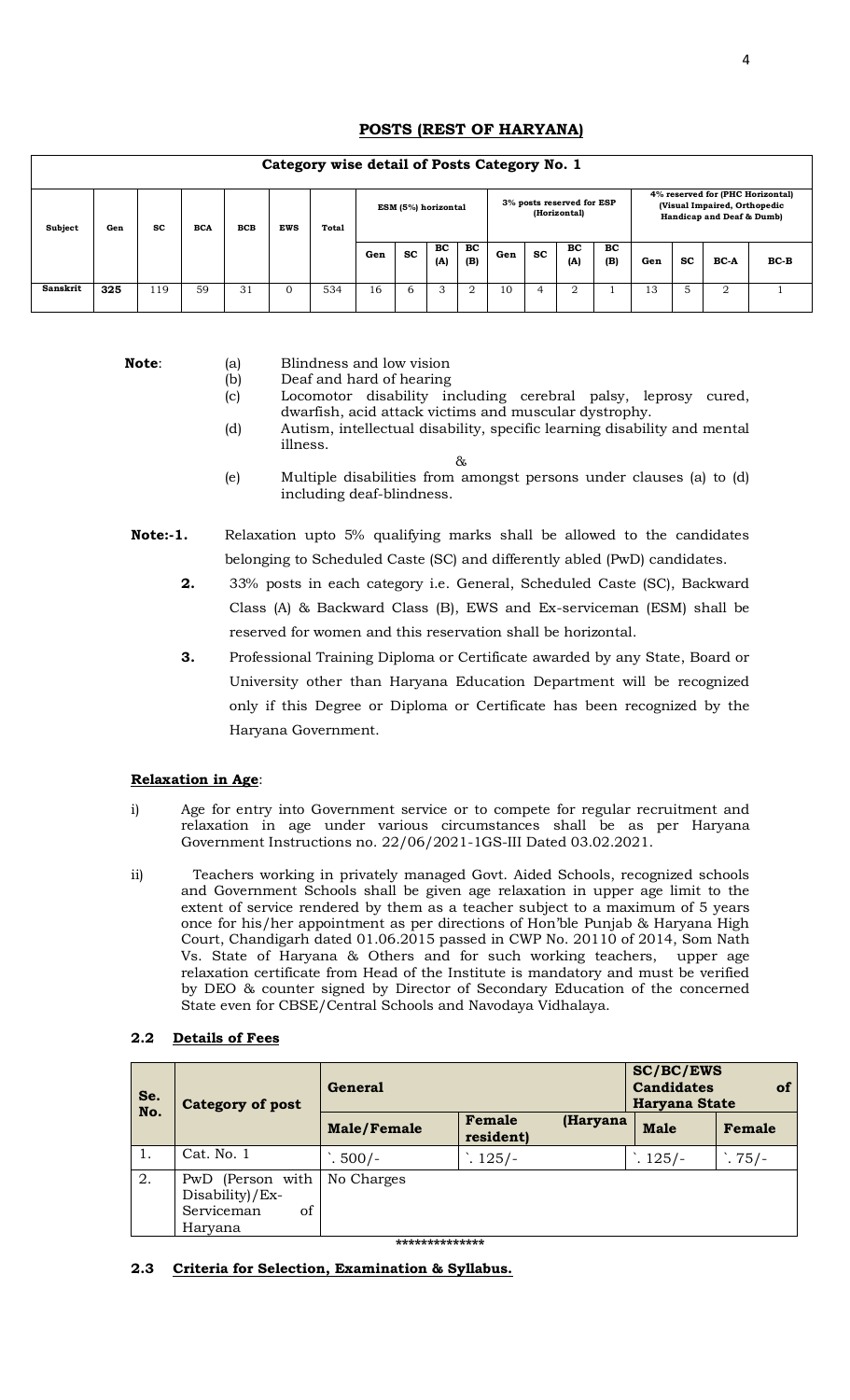(i) The scheme of marks in respect of selection to the posts shall comprise of total 100 marks, as detailed below:

| No.<br>$\sim$<br>J۱. | Subiect                                | Marks |
|----------------------|----------------------------------------|-------|
|                      | Written Exam                           | 90    |
|                      | Socio-Economic criteria and experience |       |

<sup>(</sup>ii) The 90 marks of written examination shall be divided into two parts comprising: a) 75% weightage for General Awareness, Reasoning, Maths, Science, Computer, English, Hindi and concerned or relevant subject, as applicable. b) 25% weightage for History, Current Affairs, Literature, Geography, Civics, Environment, Culture etc. of Haryana.

- (iii) The 10 marks for socio-economic criteria and experience shall be allocated as follows:
	- a. if neither the applicant nor any person from among the applicant's family viz father, mother, spouse, brother, and Son is, was or has been a regular employee in any Department/Board/ Corporation/Company/ StatutoryBody/Commission/Authority of Government of Haryana or any other State Government or Government of India. (5 marks)
	- b. if the applicant is:-
		- (i) a widow; or
		- (ii) the first or the second child and his father had died before attaining the age of 42 years: or
		- (iii) the first or the second child and his father had died before the applicant had attained the age of 15 years,".

(5 marks)

c. If the applicant belongs to such a denotified tribe (Vimukt Jatis and Tapriwas Jatis) or Nomadic tribe of the State of Haryana which is neither a Scheduled Caste nor a Backward Class.

(5 marks)

#### d. **Experience:**

One-half (=0.5) mark for each year or part thereof exceeding six month of experience, out of a maximum of sixteen years, on the same or a higher post in any Department/Board/Corporation/Company/Statutory Body/Commission/Authority of Government of Haryana. No marks shall be awarded for any period less than six months.

**2.3 (a) Examination Schedule :- The Examination either Online (CBT) or OMR Based is likely to be held in the month of 14th March 2021. The date, time and place of examination will be as per admit card. However, HSSC reserve the right to reschedule/change the above schedule on administrative grounds or otherwise. Applicants are advised to regularly visit the website as no separate individual intimation shall be send.**

## **2.4 Regulatory Framework**

- 1. Certificate issued by Competent Authority: Refer Annexure AI, AII.
- 2. Widow Certificate issued by Tehsildar: Refer Annexure BI, BII
- 3. Vimuktjati and Tapriwasjati Certificate issued by Tehsildar: Refer Saralharyana.gov.in or Antyodaya Saral Centers at distt. Level or Tehsildar office.
- 4. Experience Certificate issued by the concerned Appointing Authority: Refer Annexure D1.
- 5. Affidavit attested by Executive Magistrate in prescribed format regard point: Refer Annexure E1 to be uploaded application form and brought at the time of Scrutiny.

#### **Note:-**

1. Performa/Formats for certificates are available as **Annexures- A-I, A-II, B-I, B-II, D-I, E-I** to this advertisement.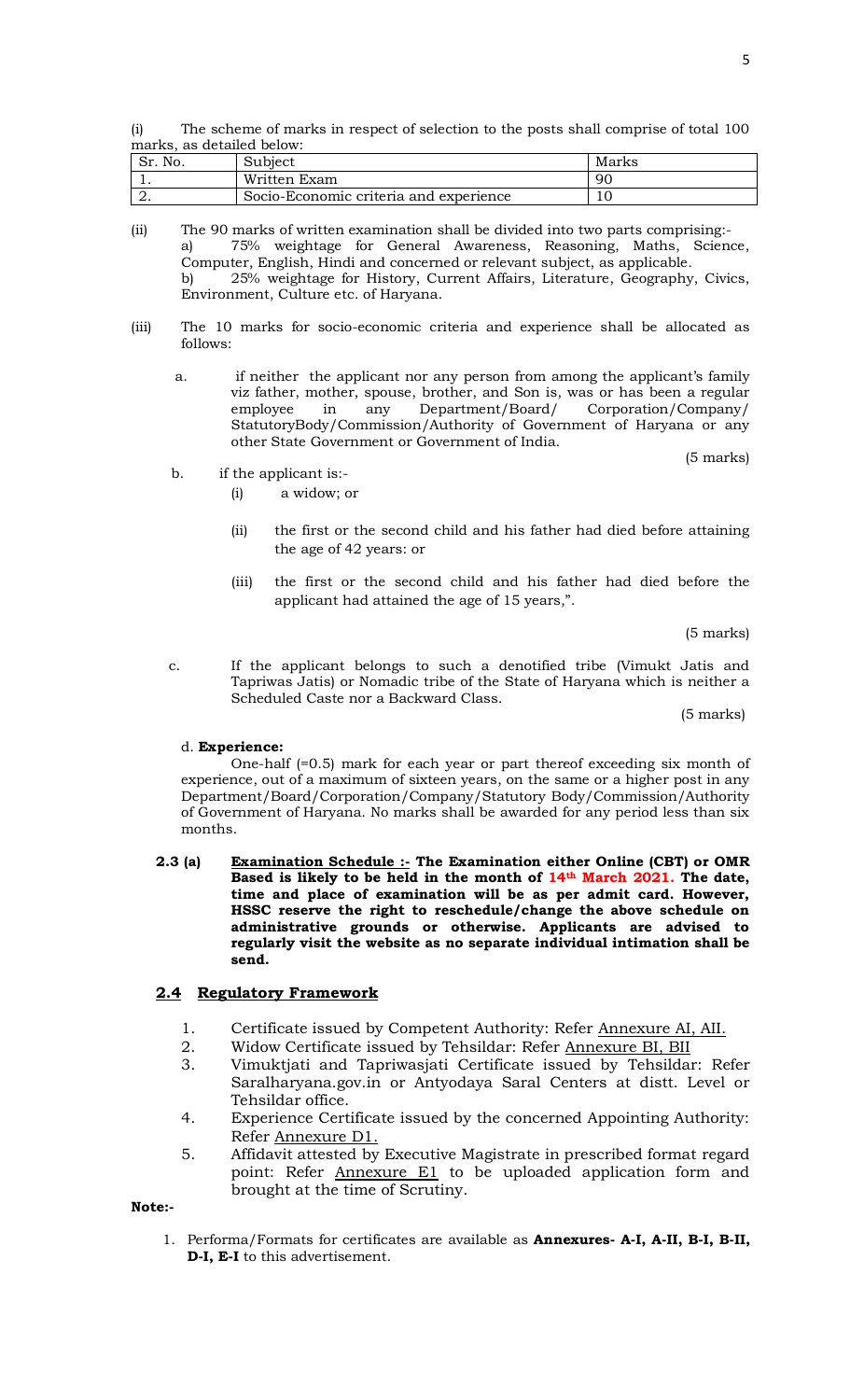- 2. Claim under the socio economic criteria, if any, shall be admissible to those candidates only, who would fill the details of the requisite certificate i.e. name of issuing authority, date of issue and reference no. etc. and also upload the requisite valid original certificate/document along with their application in support of their claim failing which, no certification benefits shall be considered after last date of filling online applications.
- 3. Claim of reservation etc., if any, shall be admissible to those candidates only, who upload the requisite valid original certificate along with their application in support of their claim and of Haryana domicile.
- 4. If quota reserved for Ex-servicemen or Backward Classes remains unfilled to that extent due to non-availability of suitable Ex-servicemen or their dependents or non-availability of suitable candidates from Backward Classes then overall reservation either from the unfilled vacancies of Ex-serviceman from the Backward Classes for Freedom fighter/their Children/Grand Children will remain limited 2% only. This benefit will be available to all Grand Children i.e. sons and daughters of sons and daughters (paternal as well as maternal) of the Freedom fighter(Chief Secretary Instruction No. 22/10/2013-1GSIII, dated 15.07.2014).
- 5. The benefit of reservation will be given only to those SC/BCA/BCB/EWS and ESM candidates who are domicile of Haryana State.
- 6. The SC/BCA/BCB/EWS/ESP and PwD (Person with Disabilities) candidates are required to upload SC/BCA/BCB/EWS/ESP and PwD (Person with Disabilities) Certificate duly issued by the competent authority and submit the same when called upon to do so by Haryana Staff Selection Commission.
- 7. DFF shall be required to upload the Certificate duly issued by the respective competent authority.
- 8. Qualifications and other term and conditions of eligibility will be determined with regard to the last date fixed for receipt of online applications also termed as closing date.
- 9. No Individual information at any stage shall be sent and hence all candidates should regularly visit the Website & Public Notices in different Newspapers.
- 10. Reservation of posts: Reservation for persons will be as per Haryana Government Instructions contained in letter No. 22/10/2013-1GS-III, dated 15.07.2014 and Govt. Instructions issued from time to time.
- 11. The reserved category candidates belonging to other States will compete against the posts meant for general category and will be considered as general category candidates as there is no reservation available for them.
- 12. For Disabled ESM/Dependent of Killed/ Disabled in action reservation will be as per Haryana Govt. instructions contained in letter No. 945-GS-II 72/6451, dated the 6th March, 1972. The reservation for ESM will be utilized in the order given below:
	- i. Disabled ex-servicemen with disability between 20% to 50%.
	- ii. Up to two dependents of Service personnel killed/disabled beyond 50%
	- iii. Other ex-servicemen.

**Note:-** Such benefit is not allowed to the ex-Serviceman and their dependents who is released in the normal course after the completion of their terms and is available to those who are boarded out of service by the defense department on account of their disability (vide Govt. Circular letter No. 8047- 4GSII-73/1549, dated 21st January 1974).

- 13. Disabled ex-servicemen will mean ex-servicemen who, while serving in the Armed Forces of the Union were disabled in operations against the enemy or in disturbed areas.
- 14. The dependents of ESM will include wife/widow, dependent sons/daughters and who fulfill all conditions of qualifications; age etc. prescribed for posts & will be considered on merit for the posts reserved for ESM to the extent of non-availability of suitable ESM candidates.
- 15. DESM candidates of Haryana claiming benefit must have valid eligibility certificate on last date of submission of online application form and will have to produce the valid Eligibility Certificate from the concerned Zila Sainik Board when called upon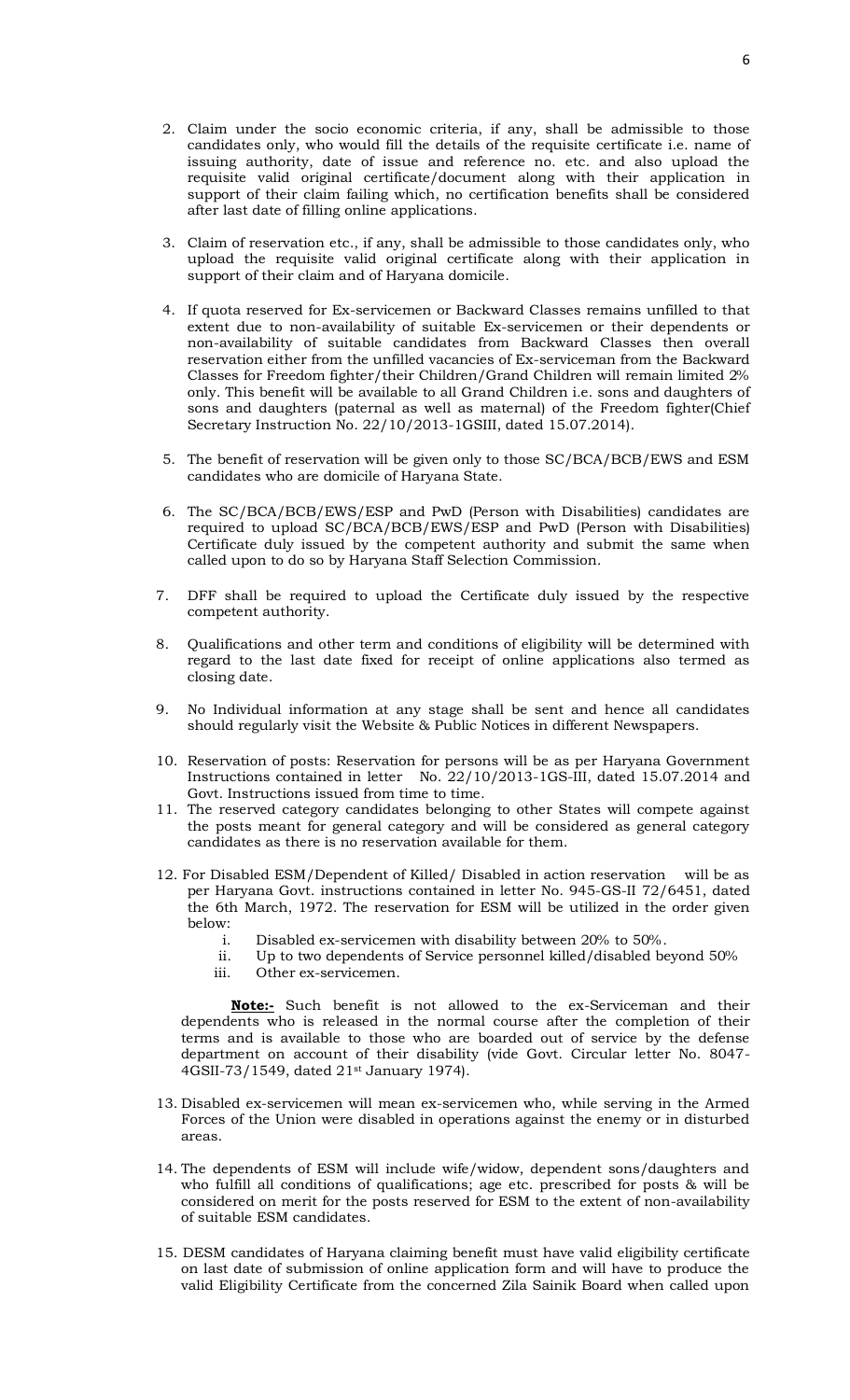to do so by Haryana Staff Selection Commission. Mere dependent certificate will not be entertained. ESM candidates should also produce attested photo copy of Identity Card issued by concerned Zila Sainik Board & Discharge Book whenever required.

- 16. If on verification at any stage, it is found that any candidate does not fulfill any of the eligibility condition or it is found that the information furnished is false or incorrect, his/her candidature will be cancelled and he/she will also be liable to be criminally prosecuted. This is irrespective of whether the candidate was benefitted in his/her application from that particular eligibility condition or not.
- 17. Candidates having Degrees/Diploma/Certificates from Board/Institution/ University which are not recognized by Haryana Government will not be eligible.
- 18. In case of any guidance/information/clarification regarding the online filling of the application form and Advertisement the candidate can call at helpline No. 01725143700 on all working days from 9:00 A.M. to 5:00 P.M.

#### **2.5 DEFINITION OF WORD DEPENDENT OF EX-SERVICEMEN**

#### **NONE OF THE PERSON BELOW SHALL FALL WITHIN THE DEFINITION OF WORD DEPENDENT OF EX-SERVICEMEN IN TERMS OF HARYANA GOVT. LETTER NO. 12/37/79-GSII, DATED 21-11-1980:**

- a. A person may be working on an adhoc basis against the post advertised or somewhere else.
- b. A person may be unemployed at the time of making the application but he may have other source of income viz. from agriculture, trade, property, Bank Balance etc.
- c. A person who is a member of the joint Hindu family and remains dependent upon the Karta till there is partition in the family or he ceases to be a member of the joint Hindu family and is obliged to pass on all his income to the Karta and he draws money for his subsistence from the pool of the joint Hindu family with the consent of the Karta.
- d. A candidate who is a member of the joint Hindu family is employed on adhoc basis but he is otherwise dependent on his father.

#### **3.1 Documents to be uploaded with Application Form (MANDATORY)**

- 1. Scanned Copy of Essential Academic Qualifications and Matriculation Certificate showing Date of Birth and other relevant details.
- 2. Scanned Copy of SC/BCA/BCB/EWS/ESP/ESM/DESM/DFF/ PwD (Person with Disabilities) certificate alongwith Haryana domicile Certificate issued by competent authority.
- 3. Scanned copy of Certificate claiming weightage/marks under socio-economic criteria and experience alongwith Haryana domicile Certificate issued by competent authority.
- 4. Scanned Photo duly signed by the Candidate.
- 5. Scanned signatures of the Candidate.
- 6. Scanned copy of all documents showing higher qualification, experience etc. on which basis candidate claim marks.
- **3.2 Scrutiny of Documents:-** Scrutiny of documents can be conducted offline or online by Haryana Staff Selection Commission. Only those document which are uploaded by the candidates shall be considered. If there is any variation in the document uploaded and produced at the time of scrutiny candidature shall be liable to be cancelled. If any application is found without uploading requisite supporting documents and other relevant information, the candidate himself/herself shall be responsible for that and his/her candidature would be liable to be cancelled due to lack of proper or correct documents/information.

#### **3.3 Action against candidates found guilty of misconduct**